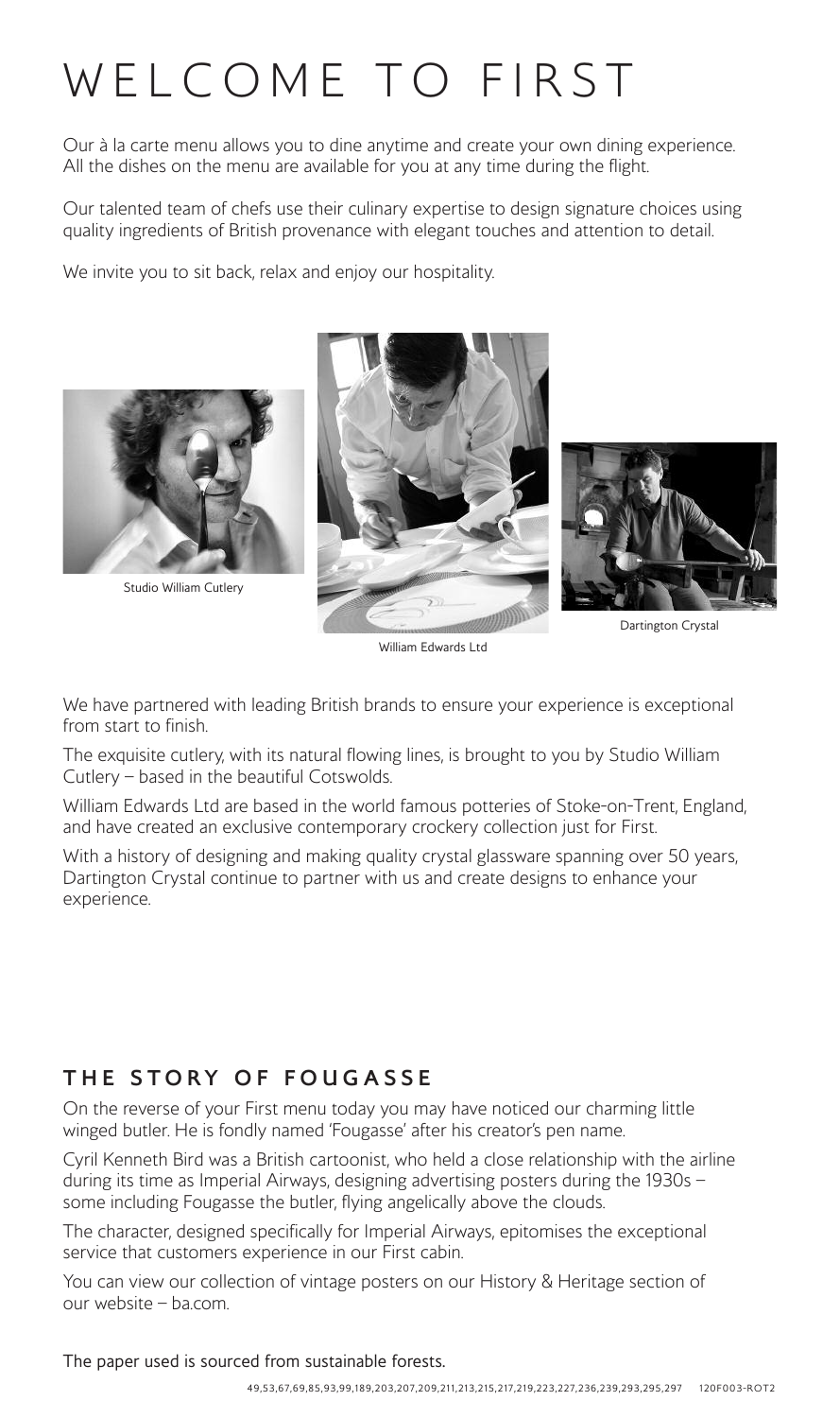# L u n c h

Warm bakery selection served with butter and the first DNA certified extra virgin olive oil Vubia from Castello Monte Vibiano, Umbria.

# **C a n a p é s**

Shropshire Blue cheese with spiced apple jelly and candied pecans, Kinglas smoked salmon with cream cheese and caviar, Cumbrian air-dried salami with sliced black olive, sun-blushed tomatoes and cornichon

# **S t a r t e r s**

#### Oak-smoked Gressingham duck

melon, pomegranate, parsley purée

#### Italian burrata

English garden peas, summer truffle, lemon

#### Lobster tortelloni

clam and sweetcorn chowder, tarragon oil Even though greatest care has been taken due to the nature of the product there is a small risk of clam shell in the product.

Asparagus soup scorched onions, sourdough croûtons

#### Seasonal mixed leaf salad

spicy lemon vinaigrette or creamy honey mustard dressing

#### **M a i n s**

Seared fillet of aged Herefordshire beef caramelised caper butter, red wine jus, roasted vine-tomatoes, wild mushrooms, pine nuts

Pan-fried stone bass grilled fennel, saffron beurre blanc

Dingley Dell pork cutlet sage gravy, apple and Somerset cider

Crispy spring vegetable gnocchi creamy tomato sauce, Thai basil

# **S e l e c t i o n o f S i d e s**

Champ croquettes, buttered spring greens, honey-glazed carrots

Pre-order your main course on selected flights from London by visiting Manage My Booking before you fly.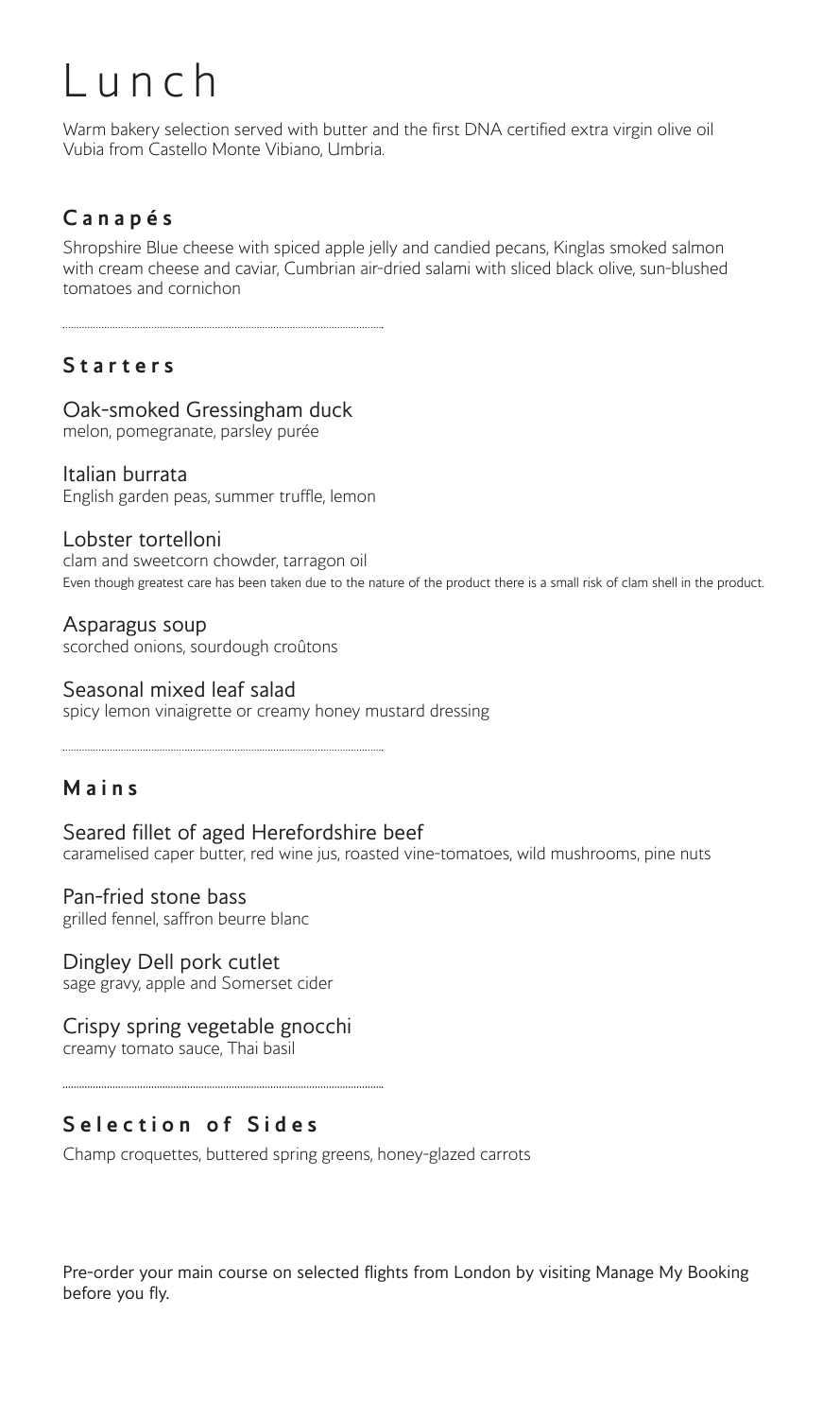# D e s s e r t

### **C h e e s e**

#### Cenarth Brie

A distinctive and well-rounded mushroomy flavour which grows with age. It has a creamy white interior synonymous with a classic Brie, along with a delightfully gooey centre.

#### Wookey Hole Cave-Aged Cheddar

The aroma is a complex mix of sweet, creamy, farmy and earthy. The flavours are big, robust and well rounded, with competing notes such as sweet and salty, or earthy and tangy.

#### Tomme de Savoie

A semi-soft, pressed cheese with a pliable and firm texture. It has numerous irregular "eyes" spread throughout the ivory-coloured paste. The flavours are of grass, nuts and rusticity. Expect some tangy, slight citrus and mushroom notes underlined by odours of a cave.

#### Stilton

An English cheese, semi-soft, crumbly and creamy.

Savoury biscuits, sweet apple Croxton chutney

Unpasteurised cheese may pose a health risk to certain groups of people including pregnant women, the elderly, the very young and those whose systems may be immunocompromised.

#### **D e s s e r t s**

Chocolate hazelnut slice Earl Grey curd

Warm apricot sponge pudding

Vanilla bean ice cream caramel sauce, raspberries

Chocolates by Lauden

# **S n a c k s**

Enjoy a light bite at any time during your flight

#### Joe & Seph's caramel and sea salt popcorn

#### A selection of British Kettle Chips

#### Seasonal cut fruit

For allergen information, please ask your crew for more details.